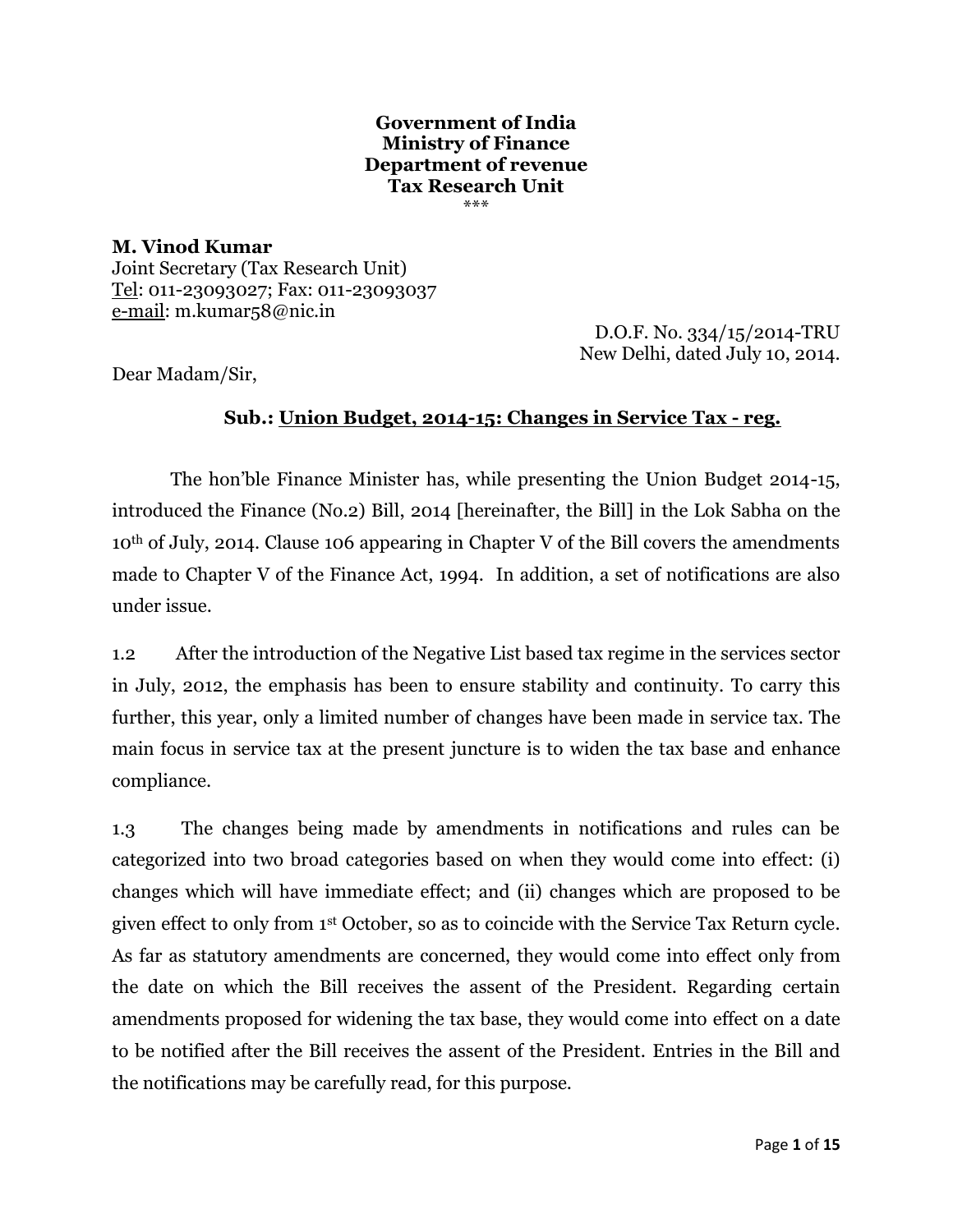1.4 The changes being made are discussed below under three broad categories:

- (i) Measures to widen the tax base; [Para 2]
- (ii) Measures for compliance enhancement; [Para 3] and
- (iii) Facilitation measures. [Para 4]

#### 2. **Measures to widen the tax base:**

 Broadening the tax base is a fiscal objective justified in itself. Primary objective of the negative list approach which came into effect from 1st July, 2012 was also to broaden the tax base.

Keeping this in view, the negative list and exemptions have been reviewed.

2.1 Review of the Negative List of services:

2.1.1 Service tax leviable currently on sale of space or time for advertisements in broadcast media, namely radio or television [section 66D (g) read with section 66B], is proposed to be extended to cover such sales on other segments like online and mobile advertising. The new levy would further extend to advertisements in internet websites, out-of-home media, on film screen in theatres, bill boards, conveyances, buildings, cell phones, Automated Teller Machines, tickets, commercial publications, aerial advertising, etc. Sale of space for advertisements in print media, however, would continue to be in the negative list and hence remain excluded from service tax. Print media is being defined in service tax law for the purpose. This change will come into effect from a date to be notified later, after the Finance (No.2) Bill, 2014 receives the assent of the President.

2.1.2 Service tax is proposed to be levied on services provided by radio taxis or radio cabs, whether or not air-conditioned [section 66D  $(o)(vi)$ ]. The abatement presently available to rent-a-cab service would also be made available to radio taxi service, to bring them on par. A definition of radio taxi is being included in the exemption notification No.25/2012-ST. Service tax on radio taxi services will come into effect from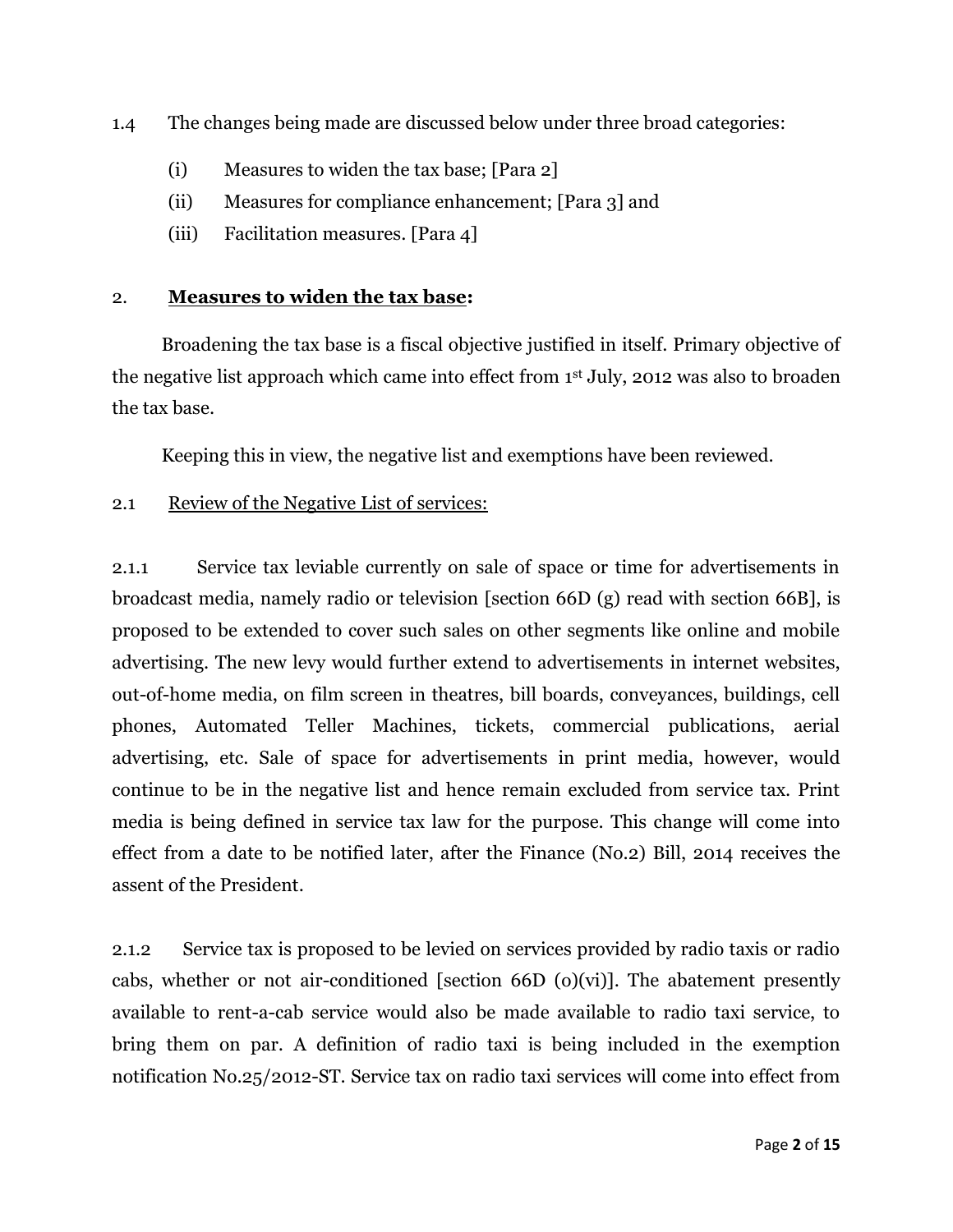a date to be notified later, after the Finance (No.2) Bill, 2014 receives the assent of the President.

#### 2.2 Review of General Exemptions:

The following changes are being made as a result of the review of exemptions.

## 2.2.1: Exemptions being withdrawn [Notification 25/2012-ST]:

(i) Presently service of passenger transportation by a contract carriage other than for the purposes of tourism, conducted tour, charter or hire, is exempt from service tax [Sl.No.23 (b)]. The scope of exemption is being reduced by withdrawing the exemption in respect of air-conditioned contract carriages. As a result, any service provided for transport of passenger by air-conditioned contract carriage including which are used for point to point travel, will attract service tax, with immediate effect. Service tax will be charged at an abated value of 40% of the amount charged from service receiver; therefore, effective tax will be 4.944%. Services by non-air conditioned contract carriages for purposes other than tourism, conducted tour, charter or hire continue to be exempted.

(ii) Exemption to services by way of technical testing or analysis of newly developed drugs, including vaccines and herbal remedies on human participants by a clinical research organization approved to conduct clinical trials by the Drug Controller General of India [Sl.No.7] is being withdrawn. This would be taxable with immediate effect.

## 2.2.2 Rationalization of Exemptions:

## (i) Education:

 At present, all services provided by educational institutions [providing educational services specified in the negative list] to their students, faculty and staff are exempted [section 66 D (l) of the Finance Act, 1994]; this will continue. However, in respect of services received by such educational institutions, presently, exemption is being operated through the concept of "auxiliary educational services" [Sl.No.9]. Doubts have been raised and clarifications have been sought regarding the scope and meaning of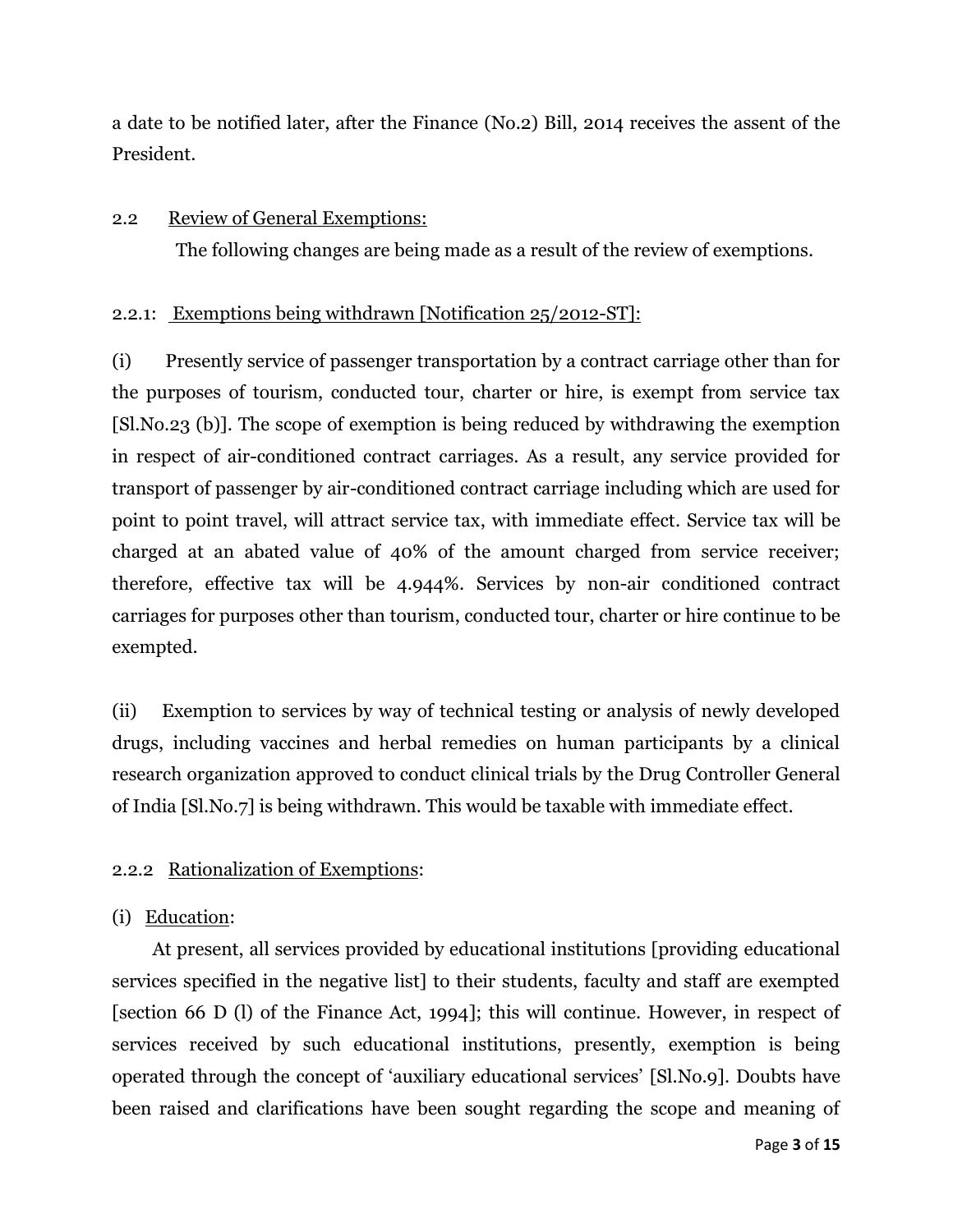'auxiliary educational services'. To bring clarity, it is proposed to omit the concept of "auxiliary educational services" and specify in the notification, the services which will be exempt when received by the eligible educational institutions. Accordingly, the following services received by eligible educational institutions are exempted from service tax: (i) transportation of students, faculty and staff of the eligible educational institution; (ii) catering service including any mid-day meals scheme sponsored by the Government; (iii) security or cleaning or house-keeping services in such educational institution; (iv) services relating to admission to such institution or conduct of examination. Further, for the purposes of this exemption, "educational institution" is being defined in the exemption notification 25/2012-ST as institutions providing educational services specified in the negative list.

 It may be noted that the scope of exemption remains the same as earlier in the case of services provided by eligible educational institutions; in the case of services received by the eligible educational institutions, exemption will be available only in respect of the services specified as above. Further as a rationalization measure, the exemption hitherto available to services provided by way of renting of immovable property to educational institutions stands withdrawn, with immediate effect.

#### (ii) Services ordinarily provided by a Municipality:

 For greater clarity, the exemption in respect of services provided to Government or local authority or governmental authority [in entry at Sl.No.25], has been made more specific. Services by way of water supply, public health, sanitation conservancy, solid waste management or slum improvement and up-gradation will continue to remain exempted but the exemption would not be extendable to other services such as consultancy, designing, etc., not directly connected with these specified services.

#### (iii) Services by a Hotel, Inn or Guest House:

 According to the present entry at Sl. No. 18, "service by way of renting of a hotel, inn, guest house, club or campsite or other commercial places meant for residential or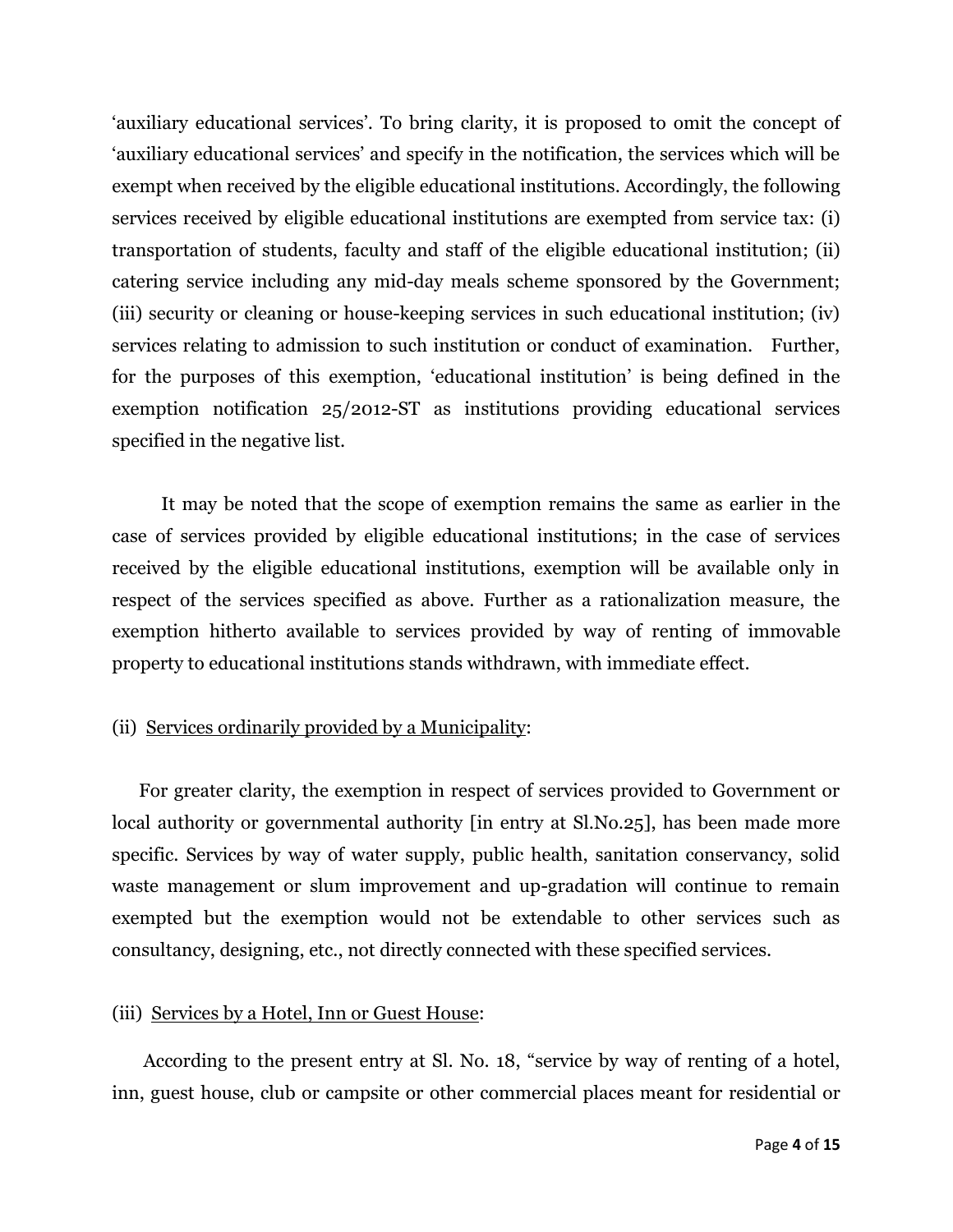lodging purposes, having a declared tariff of a unit of accommodation below rupees one thousand per day or equivalent" is exempt from service tax. Some doubts appears to have arisen on account of use of the word "commercial" in the entry as to whether *dharmashalas, ashram* or any such entity which offer accommodation would be covered therein. It may be noted that this exemption, upto the specified threshold level, is available to any entity providing service by way of accommodation, including *dharmashalas* or *ashram* or such other entities. To remove any ambiguity, the word "commercial" is being omitted. Renting of vacant land or buildings for hotels would continue to be taxable irrespective of the hotel"s declared tariff.

 Where the exclusions and exemptions are withdrawn to widen the tax base, if the aggregate value of taxable service provided by a person in a financial year does not exceed Rupees Ten Lakh, exemption will be available in terms of Notification 33/2012- ST.

#### 2.3 Service tax on service portion in Works Contracts:

In Rule 2A of the Service Tax (Determination of Value) Rules, 2006, category "B" and "C" of works contracts are proposed to be merged into one single category, with percentage of service portion as 70%; this change will come into effect from 1st October, 2014. This rationalization by way of merger of categories has been made to avoid disputes of classification between these two categories. [Notification No.11/2014-ST].

#### 3. **Measures for compliance enhancement:**

#### 3.1 Variable rates of Interest**:**

To encourage prompt payment of service tax, it is being proposed to introduce interest rates which would vary on the extent of delay [Notification No.12/2014-ST]. Simple interest rates per annum payable on delayed payments under section 75, are prescribed as follows:

| <b>Extent of delay</b> | Simple interest rate per annum |
|------------------------|--------------------------------|
| Up to six months       | 18%                            |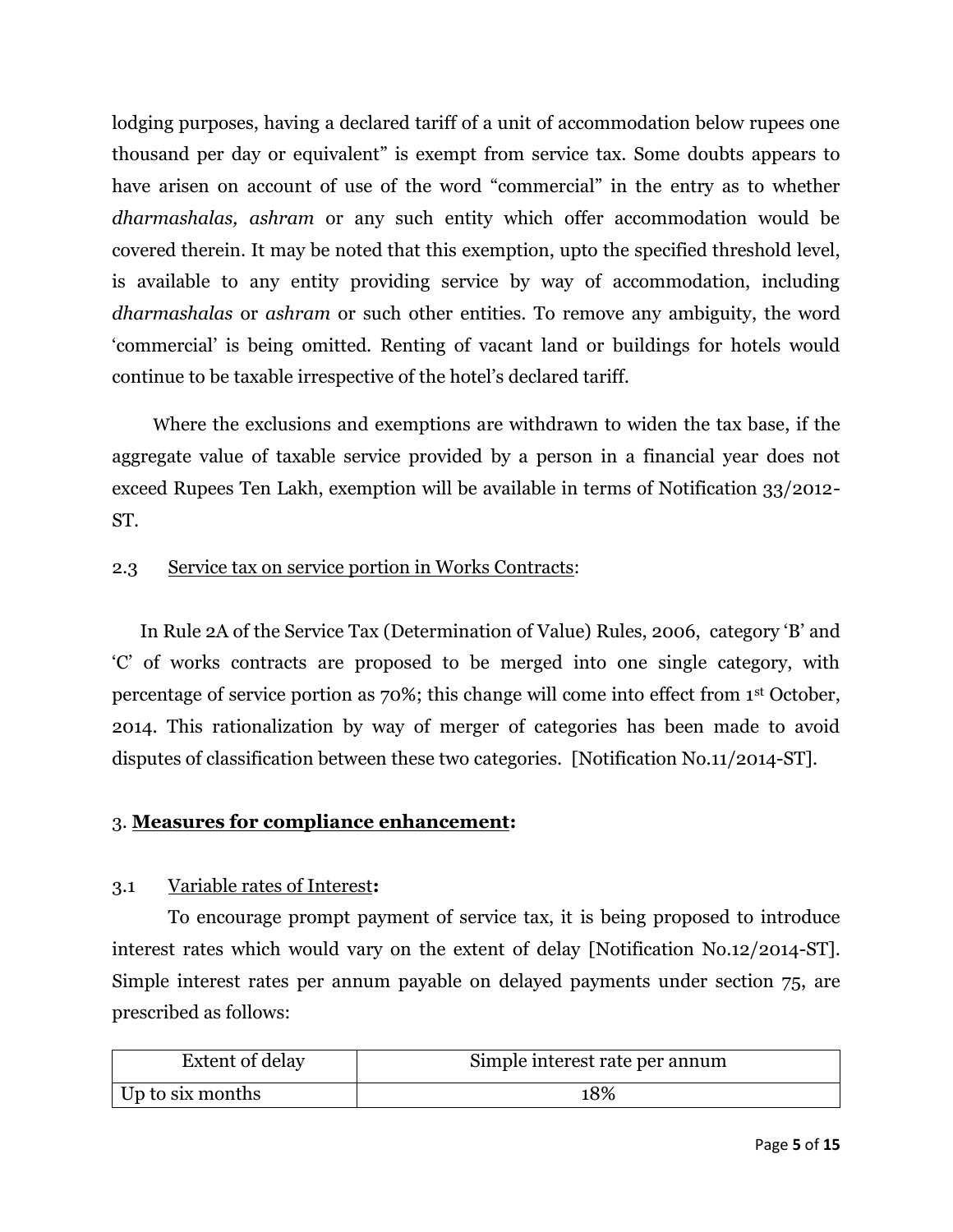| More than six months & | 18% for first six months, and 24% for the period of  |
|------------------------|------------------------------------------------------|
| upto one year          | delay beyond six months                              |
| More than one year     | 18% for first six months, 24% for second six months, |
|                        | and 30% for the period of delay beyond one year      |

This new interest rate regime will become operational only on 1<sup>st</sup> October 2014. In other words, upto 1st October, 2014, the rate of interest of 18%, presently applicable, will continue to apply. The variable interest rates will apply only on or after 1<sup>st</sup> October, 2014.

As an illustration, assume a case where service tax became due, say, on the 6<sup>th</sup> of July, 2012 and the assessee pays the dues on 6th of December, 2014. In such a case, the interest to be charged would be as below:

- (i)  $18\%$  simple interest upto September, 30<sup>th</sup>, 2014.
- (ii) For the period from  $1<sup>st</sup>$  October, 2014 to 6<sup>th</sup> December, 2014, the rate of interest will be 30% since the period of delay is beyond one year.

 As specified in the proviso to section 75, three per cent concession on the applicable rate of interest will continue to be available to the small service providers.

#### 3.2 E-payment:

 E-payment of service tax is being made mandatory with effect from the 1st Oct 2014. Relaxation from e-payment may be allowed by the Deputy Commissioner/Asst. Commissioner on case to case basis [Notification 09/2014-ST].

#### 4. **Facilitation measures**:

## 4.1.1 Section 67A in the Finance Act, 1994:

 The Explanation to Section 67A is being amended to enable the Government to prescribe rules for determination of rate of exchange for calculation of taxable value in respect of certain services. Rules will be prescribed in due course, after the Bill receives the assent. This amendment has been proposed in view of requests from the trade and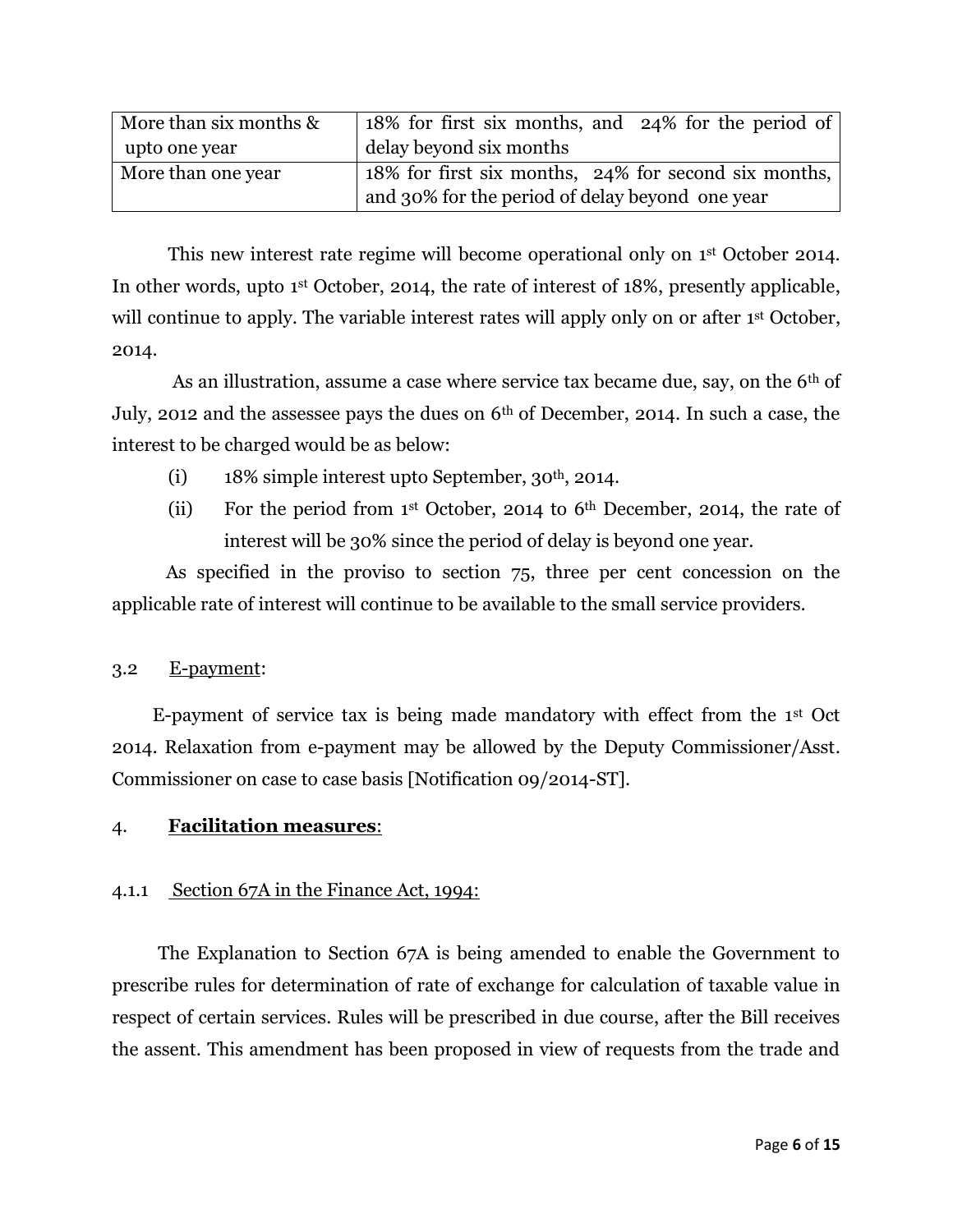industry to delink the conversion from the notified Customs rates of exchange as at present. Any suggestions would be welcome before the Rules are notified.

## 4.1.2 Service Tax Rules: [changes to have immediate effect]:

Service provided by a Director to a body corporate is being brought under the reverse charge mechanism; service receiver, who is a body corporate will be the person liable to pay service tax. This is in view of requests by body corporates such as the Reserve Bank of India.

Services provided by Recovery Agents to Banks, Financial Institutions and NBFC is being brought under the reverse charge mechanism; service receiver will be the person liable to pay service tax. [Notification 9/2014 -ST and 10/2014-ST]

4.1.3 Place of Provision of Services Rules: [changes to take effect from 1st October, 2014].

(i) Provision for prescribing conditions for determination of place of provision of repair service carried out on temporarily imported goods is being omitted. The second proviso to rule 4(a) is being amended to prescribe that it would suffice for the purpose of exclusion of repair service from applicability of rule 4(a) that the goods imported for repair are exported after repair without being put to any use other than that which is required for such repair. It may please be noted that this exclusion does not apply to goods that arrive in the taxable territory in the usual course of business and are subject to repair while such goods remain in the taxable territory, e.g., any repair provided in the taxable territory to containers arriving in India in the course of international trade in goods will be governed by rule 4.

(ii) The definition of intermediary is being amended to include the intermediary of goods in its scope. Accordingly, with effect from 1.10.2014, an intermediary of goods, such as a commission agent or consignment agent shall be covered under rule 9(c) of the Place of Supply of Services Rules.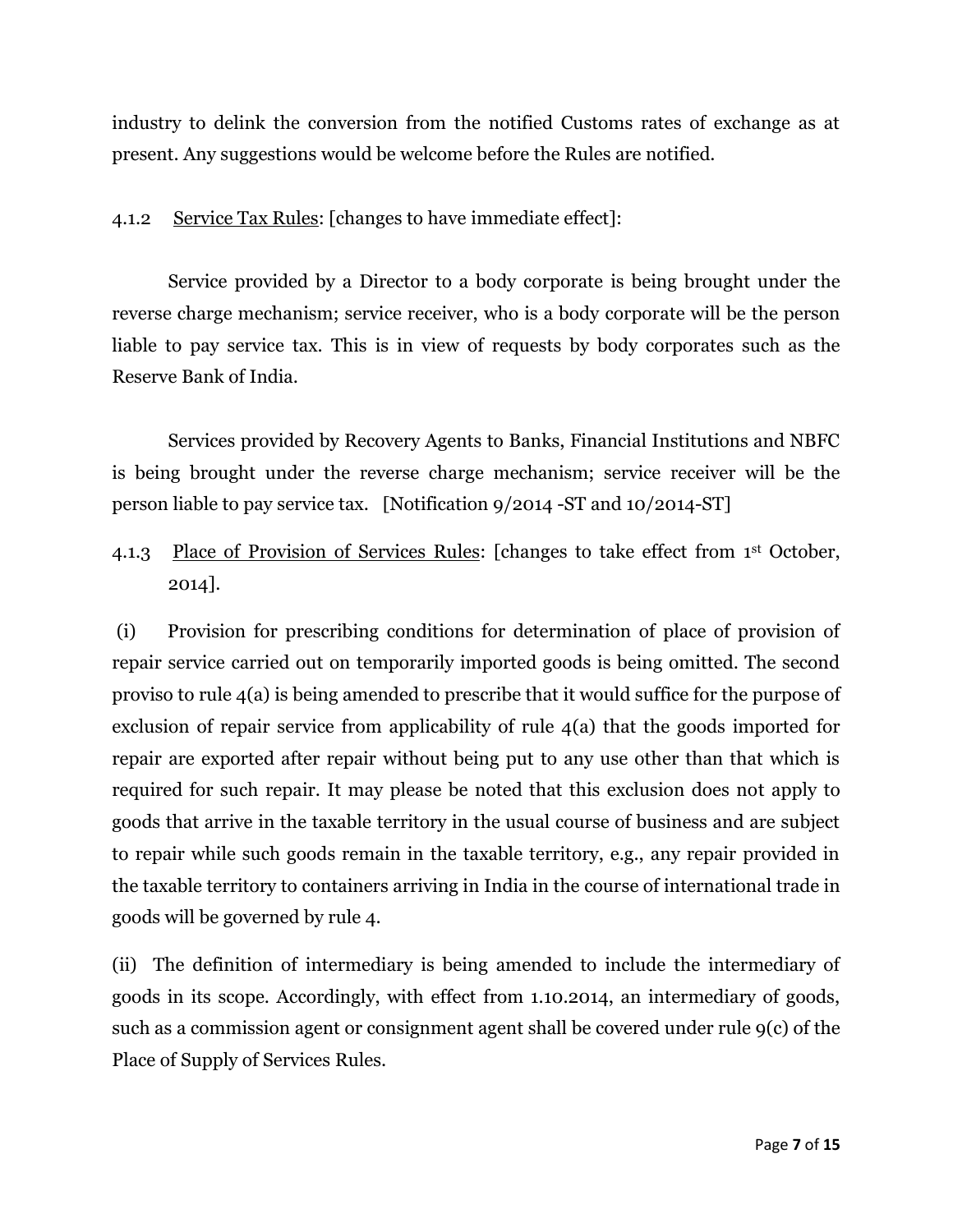(iii) Service consisting of hiring of Vessels (excluding yachts) and Aircraft is being excluded from rule 9(d). Accordingly, hiring of vessels, or aircraft, irrespective of whether short term or long term, will be covered by the general rule, that is, the place of location of the service receiver. Hiring of yachts would however continue to be covered by rule 9 (d). [Notification 14/2014-ST]

## 4.1.4 Point of Taxation Rules: [Notification No.13/2014-ST]

 The first Proviso to rule 7 of the Point of Taxation Rules (POTR) is being amended to provide that point of taxation in respect of reverse charge will be the payment date or the first day that occurs immediately after a period of three months from the date of invoice, whichever is earlier. This amendment will apply only to invoices issued after 1st October, 2014. A transition rule is being prescribed (new rule 10 of POTR).

## 4.1.5 CENVAT Credit Rules: [Notification No.21/2014-CE (N.T.)]

(i) A manufacturer or a service provider shall take credit on inputs and input services within a period of six months from the date of issue of invoice, bill or challan w.e.f. 1st September,2014 [ newly inserted proviso to rule 4 (1) and fifth proviso to rule 4(7) refer]

(ii) In case of service tax paid under full reverse charge, the condition of payment of invoice value to the service provider for availing credit of input services is being withdrawn. However, there is no change in respect of partial reverse charge. [Refer amended proviso to rule  $4(7)$ ].

(iii) Re-credit of CENVAT credit reversed on account of non-receipt of export proceeds within the specified period or extended period, to be allowed, if export proceeds are received within one year from the period so specified or extended period. This can be done on the basis of documents evidencing receipt of export proceeds [Refer the newly inserted proviso to rule 6(8)].

4.1.6 Notification 26/2012- ST prescribing Taxable Portion: [Notification No. 8/2014- ST]

(i) The condition for availing abatement in case of GTA service is being amended with immediate effect to clarify that the condition for non- availment of credit is required to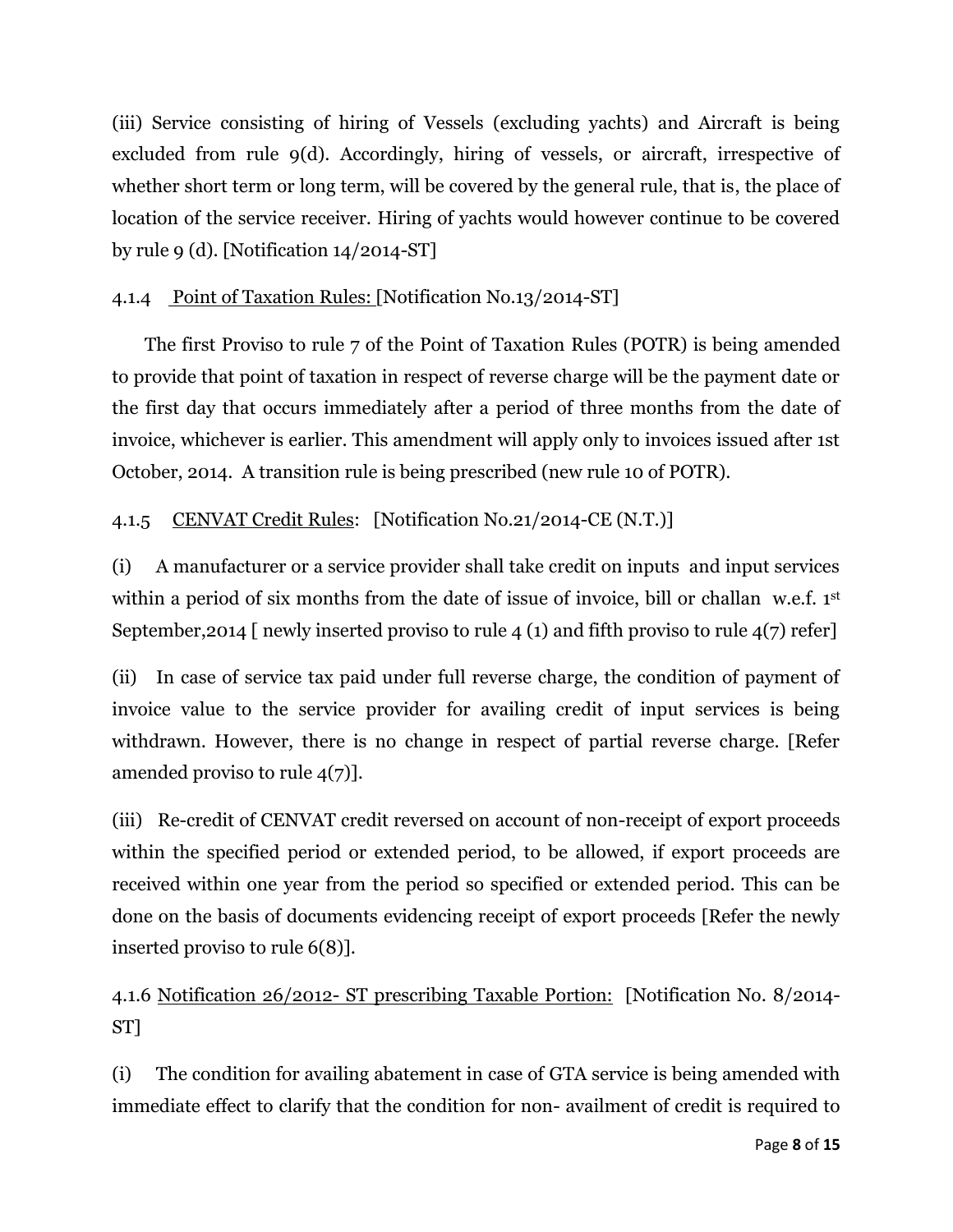be satisfied by the service providers only. Service recipient will not be required to establish satisfaction of this condition by the service provider **[**Sl. No. 7 refers].

(ii) Service of transportation of passenger by air-conditioned contract carriages is taxable with immediate effect, as stated earlier. Hence, an entry has been inserted at Sl. No. 9A providing that the taxable portion of such service shall be 40% with the condition that CENVAT credit of inputs or capital goods or input services has not been taken.

(iii) The condition against entry No. 9 is amended with effect from 1st October 2014, to allow the credit of input service of renting of a motor cab if such services are received from a person engaged in the similar line of business i.e. a sub-contractor providing services of renting of motor cab to the main contractor. The whole of the CENVAT credit has been allowed with respect to input service of renting of any motor cab, received from a person who is paying service tax on 40% of the value of services. The CENVAT credit eligibility will be restricted to 40% of the credit of the input service of renting of any motor cab if service tax is paid or payable on full value of the services i.e. no abatement is availed.

(iv) Tour operator service providers are also being allowed to avail CENVAT credit on the input service of another tour operator, which are used for providing the taxable service. This is being provided to avoid cascading of taxes. (Sl. No. 11 refers). [Change to be effective from 1st October, 2014]

(v) Taxable portion in respect of transport of goods by vessel is being reduced from 50% to 40%. Effective service tax will decrease from the present 6.18% to 4.944%, with effect from 1st October, 2014.

# 4.1.7 Simplification of Partial Reverse Charge mechanism: [Notification No.10/2014- ST]

In renting of motor vehicle, where the service provider does not take abatement the portion of service tax payable by the service provider and service receiver will be modified as 50% each. This change will come into effect from 1st of October 2014.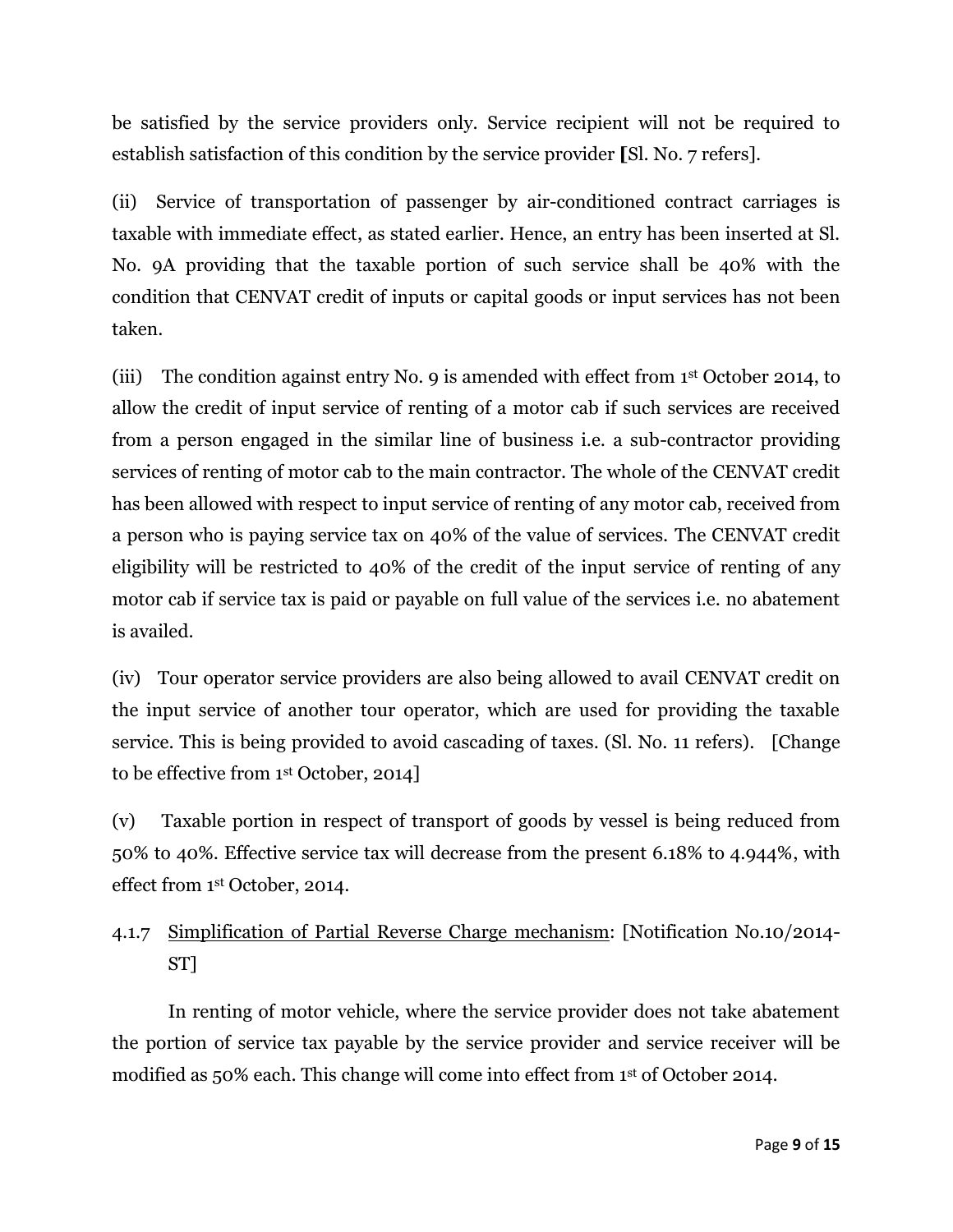#### 4.1.8 Advance Ruling:

The resident private limited company is being included as a class of persons eligible to make an application for Advance Ruling in service tax [Notification No.15/2014-ST]. This change will come into effect immediately.

## 4.1.9 SEZ – procedural simplification: [changes to have immediate effect]

Certain changes are being made in Notification No 12/2013-ST dated 1st July 2013 [vide amending Notification No.07/2014-ST] as follows:

(i) It is being provided that the Central Excise Officer would issue authorization in Form A-2, within fifteen working days from the date of receipt of Form A-1 by the Central Excise Officer.

(ii) Authorization will have validity from the date on which Form A-1 is verified by the Specified Officer of SEZ. However, if Form A-1 is furnished after a period of 15 days from the date of its verification by the Specified Officer, the authorization shall have validity from the date of furnishing of Form A-1 to the Central Excise Officer.

(iii) SEZ Units or the Developer will, pending issuance of Form A-2, be entitled to avail upfront exemption on the basis of Form A-1. However, in such a case, the SEZ Unit/Developer would be required to furnish a copy of authorization issued by the Central Excise Officer within 3 months from the date of receipt of specified services. If a copy of authorization is not provided within the said period of three months, the service provider shall pay service tax on the service so provided availing the exemption.

(iv) As regards services covered under full reverse charge, it is being mentioned specifically in Form that there would be no requirement of furnishing service tax registration number of service provider.

(v) It is being provided that a service shall be treated as exclusively used for SEZ operations if the recipient of service is SEZ unit or developer, invoice is in the name of such unit/developer and the service is used exclusively for furtherance of authorized operations in SEZ.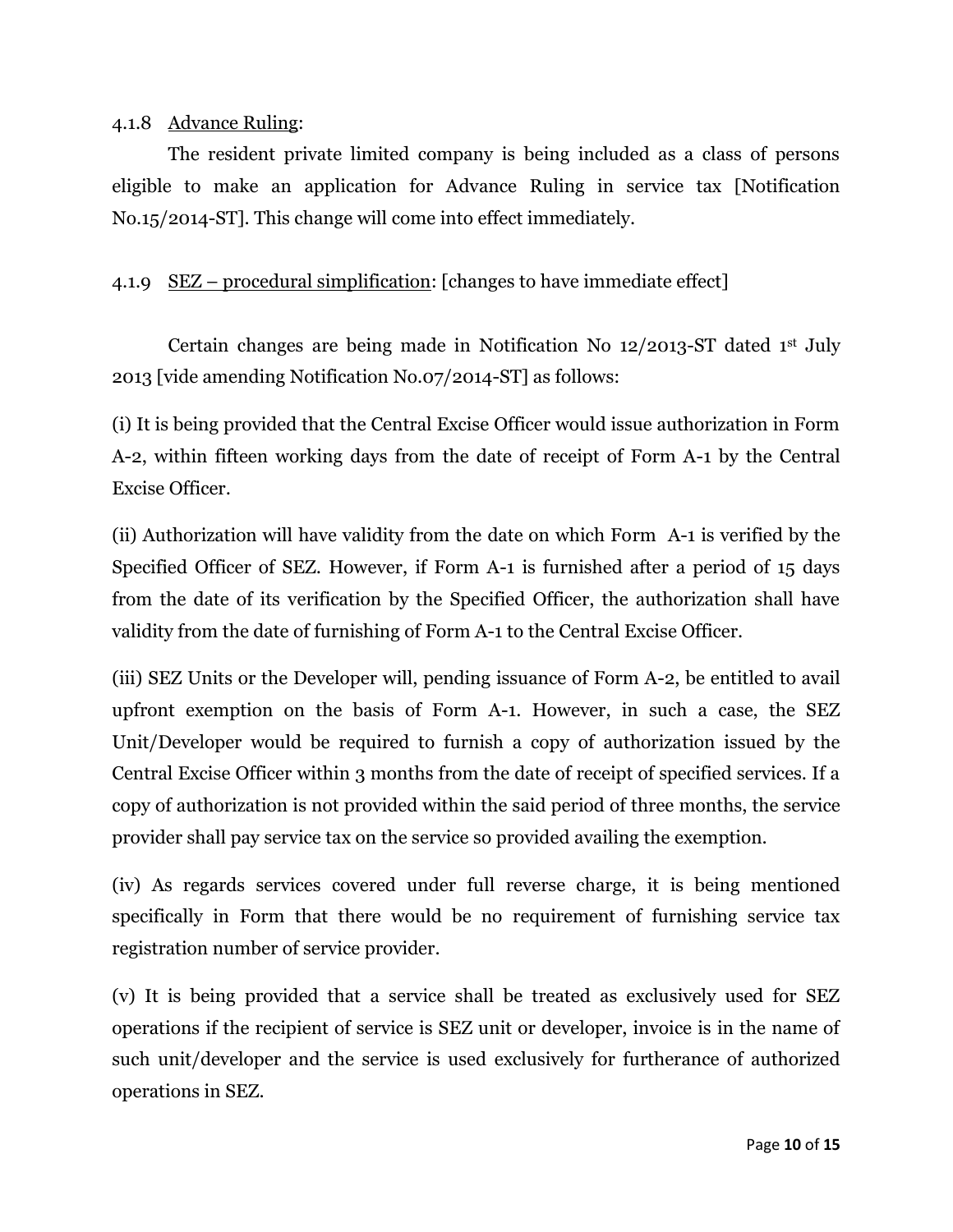(vi) Certain doubts have been raised by field formations as regards the jurisdiction for the purposes of granting refunds under notification No. 12/2013-ST to the SEZ Units and SEZ Developers. It is clarified that the jurisdictional Deputy Commissioner / Assistant Commissioner of Central Excise for all purposes under the said notification would be the authority with whom SEZ Units or the Developers are registered for taking upfront exemption or for the purposes of Chapter V of the Finance Act, 1994. In this context, attention is also invited to Circular No. 105/08/2008-ST, dated 16.9.2008. If SEZ units have obtained a centralized registration under the Service Tax Rules, it will have option to file a common service tax refund in respect of all units covered under the Centralized Registration or file a unit-wise refund at its option, to the authority having jurisdiction over centralized registration.

#### 4.1.10 Input Service Distributor:

 Rule 7 of the CENVAT Credit Rules, 2004, provides for the manner of distribution of common input service credit by the Input Service Distributor. This was amended vide notification No. 05/2014-CE (N.T.) amending, *inter-alia*, rule 7(d), to provide for distribution of common input service credit among all units in their turnover ratio of the relevant period. Some interpretational issues were raised regarding the amendment such as: (i) due to the use of the term 'such unit' in rule  $7(d)$ , the distribution of the credit would be restricted to only those units where the services are used, and (ii) the credit available for distribution would also get reduced by the proportion of the turnover of those units where the services are not used.

 These issues are being clarified vide Circular No. 178/04/2014-ST, dated 10.7.2014 illustrating the effect of the amendment carried out vide notification No. 05/2014-CE (N.T.). It clarifies that the amended rule 7 allows distribution of input service credit to all units (which are operational in the current year) in the ratio of their turnover of the previous year/previous quarter as the case may be.

#### 4.2 Exemptions to the social sector: [changes to have immediate effect]

4.2.1 All life micro-insurance schemes approved by the Insurance Regulatory Development Authority (IRDA), where sum assured does not exceed Fifty Thousand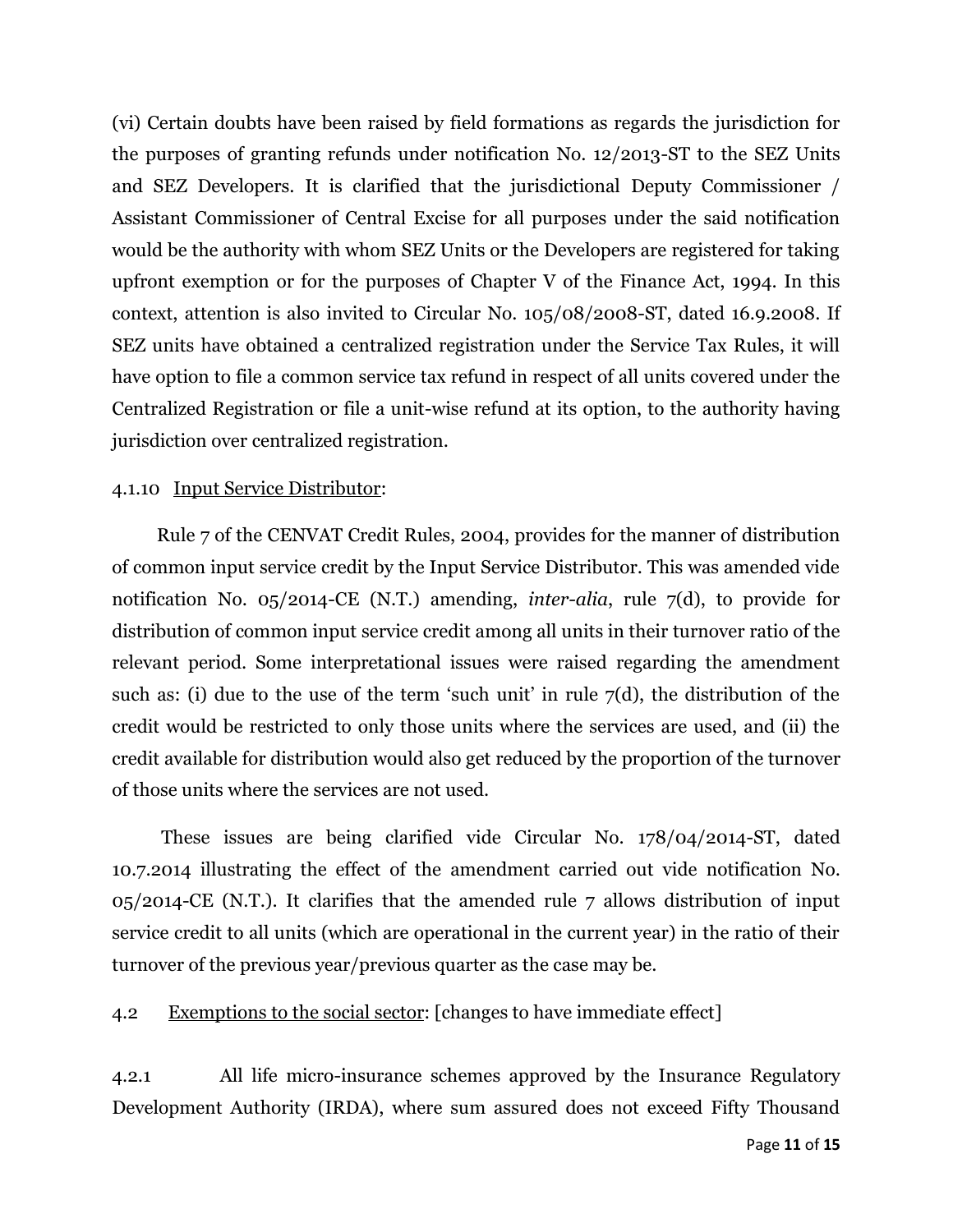Rupees are being exempted from service tax [entry at Sl. No.26A of Notification 25/2012-ST amended by Notification No.06/2014-ST].

4.2.2 Transport of organic manure by vessel, rail or road (by GTA) is being exempted by amending entries at Sl.No. 20 and 21. Therefore, organic manure will be on par with fertilizer which is already exempted.

4.2.3 Services by way of loading, unloading, packing, storage or warehousing, transport by vessel, rail or road (GTA), of cotton, ginned or baled, is being exempted [amendment of entry at Sl. No. 20 & 21 and 40].

4.2.4 Services provided by Common Bio-medical Waste Treatment Facility operators by way of treatment, disposal of bio medical waste or processes incidental to such treatment or disposal are being exempted [new entry at Sl. No.2B].

4.2.5 Service provided by Employees" State Insurance Corporation (ESIC) during the period prior to 1.7.2012 is proposed to be exempted from service tax. This exemption for services by ESIC would come into effect from the date the Finance (No.2) Bill, receives the assent of the President. It may be noted that any service provided by ESIC to persons governed under the Employees" Insurance Act, 1948 is already exempt for the period commencing from 1.7.2012 [Sl. No. 36].

4.3 Technical exemptions: [changes to have immediate effect]

4.3.1 Specialized financial services received by RBI from outside India, in the course of management of foreign exchange reserves, e.g. external asset management, custodial services, securities lending services, are being exempted [new entry at Sl. No. 41 of 25/2012-ST].

4.3.2 Services provided by the Indian tour operators to foreign tourists in relation to tours wholly conducted outside India are being exempted. This exemption is available to Indian tour operators in cases where they organize tours for a foreign tourist wholly outside India, e.g., service provided to a Sri Lankan for a tour conducted in Bhutan. It may be noted that service provided by a tour operator in relation to an inbound or an outbound tours continue to be leviable to service tax [new entry at Sl. No.42].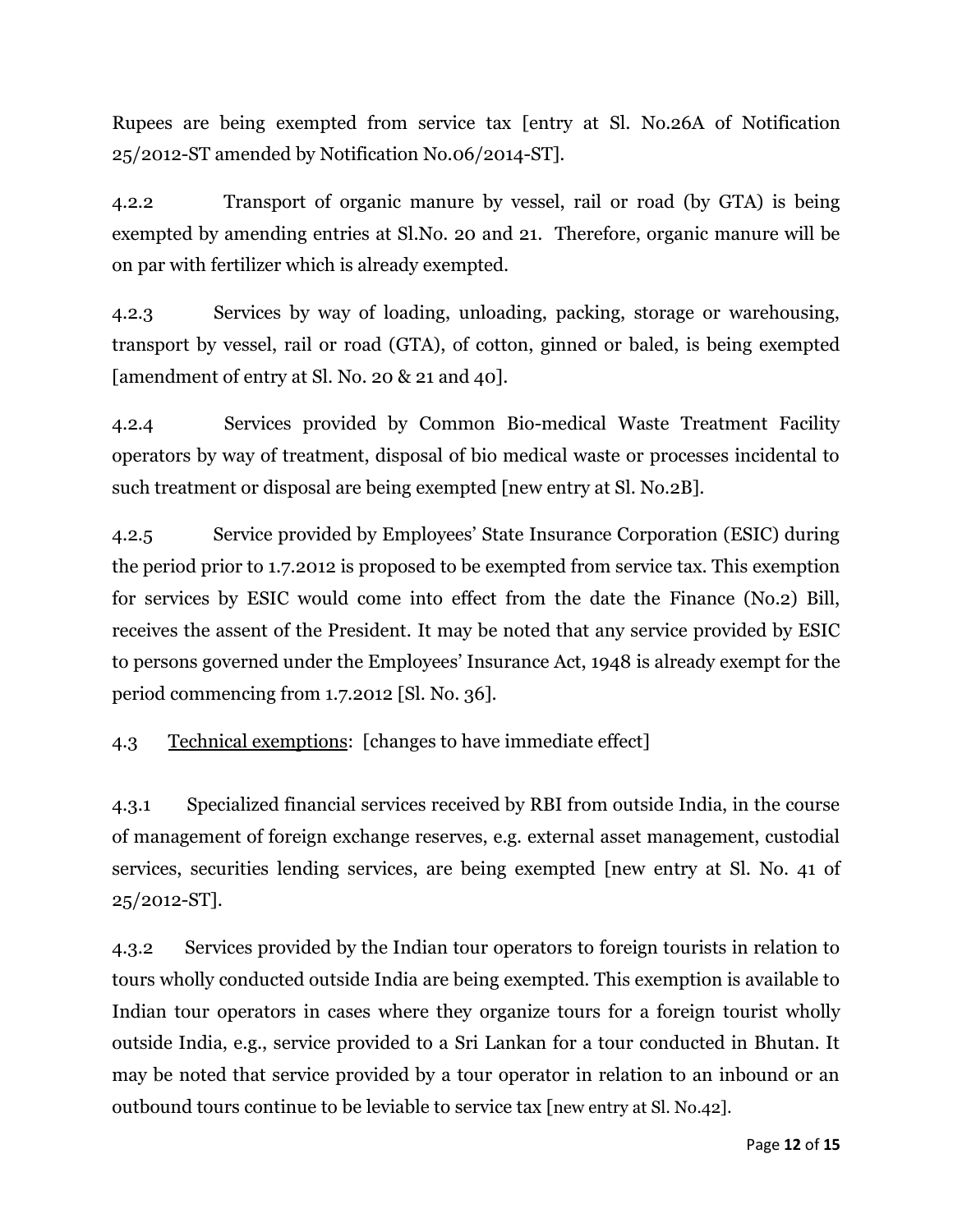#### 5. Amendments in Chapter V of the Finance Act, 1994:

 The amendments proposed vide the Bill in Chapter V of the Finance Act, 1994 would come into effect on the date the Bill receives the assent. In some cases, the amendments would be given effect from a date to be notified after the assent [section 65B, 66D and 67A]

## 5.1 Central Excise provisions made applicable to service tax:

 Section 83 is being amended to prescribe that the provisions of following sections of the Central Excise Act shall apply, *mutatis mutandis,* to service tax,-

- (i) Section 5A(2):This section prescribes that any explanation inserted in a notification or special order at any time within one year of issue of notification or order, for clarifying the scope or applicability thereof, shall have effect from the date of issue of such notification or order.
- (ii) Section 15 A: This new section is being inserted in the Central Excise Act to stipulate that third party sources shall furnish periodic information, as specified, in the manner as may be prescribed.
- (iii) Section 15B: This new section is being inserted in the Central Excise Act to prescribe that failure to provide information under section 15A of the Act would attract penalty as specified.
- (iv) Section 35F: Section 35F of the Central Excise Act has already been made applicable to Service Tax. This section is being substituted with a new section to prescribe a mandatory fixed pre-deposit of 7.5% of the duty demanded or penalty imposed or both for filing of appeal before the Commissioner(Appeal) or the Tribunal at the first stage, and 10% of the duty demanded or penalty imposed or both for filing second stage appeal before the Tribunal. The amount of pre-deposit payable would be subject to a ceiling of Rs 10 Crore. All pending appeals/stay application would be governed by the statutory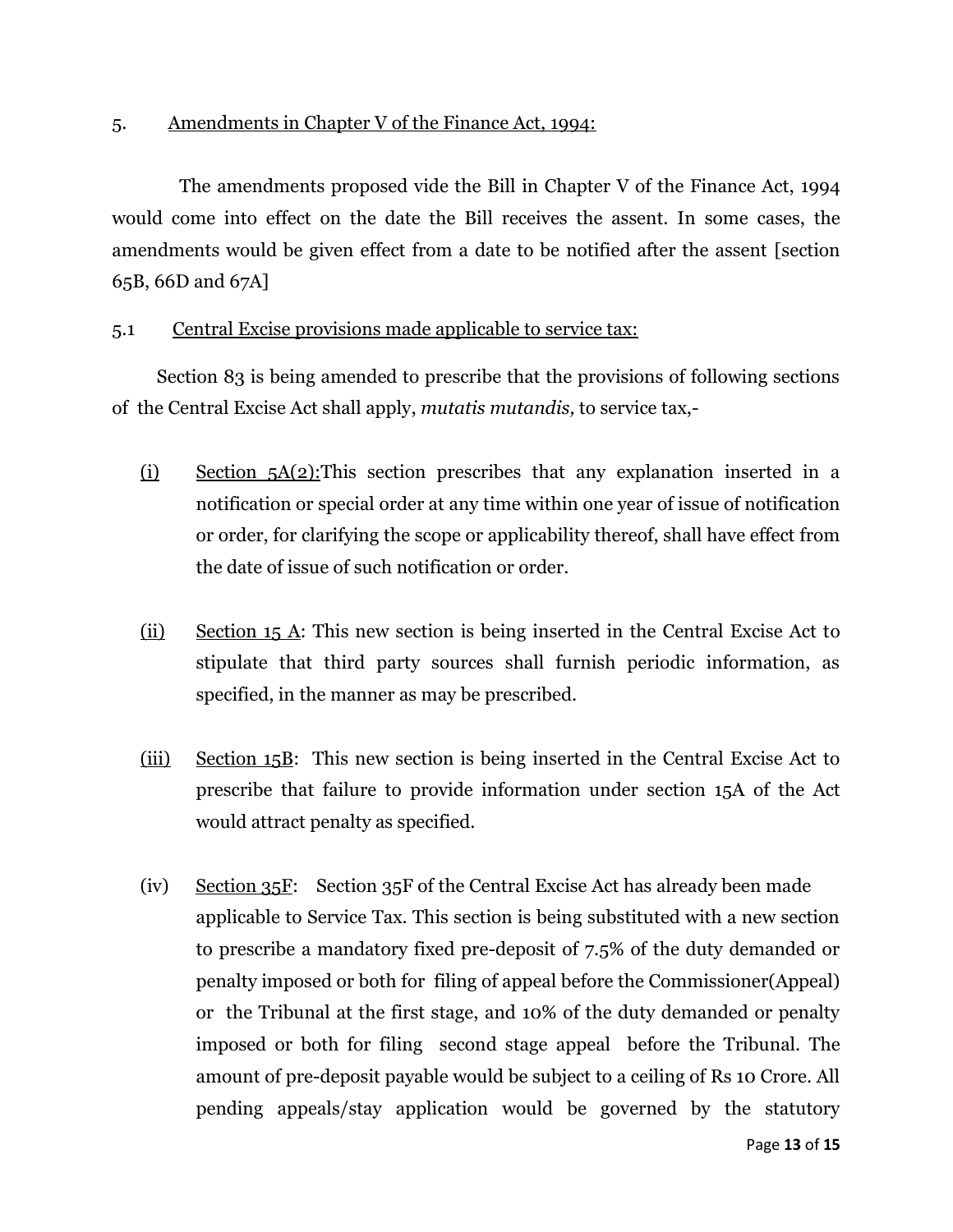provisions prevailing at the time of filing such stay applications/appeals. This new provisions would, *mutatis mutandis*, apply to Service Tax.

#### 5.2 Other Amendments:

5.2.1 Section 73 is being amended to prescribe time limits for completion of adjudication as already exists in Central Excise. This time limit would need to be followed, as far as possible.

5.2.2 Section 80 is being amended to exclude the reference of first proviso to section 78. This amendment, in effect, removes the power to waive the 50% penalty imposable in cases where service tax has not been levied, not paid or short levied or short paid on account of suppression of facts or willful misstatement but details of transactions are available in the specified record.

5.2.3 Section 82(1) is being amended, along the lines of section 12F (1) of the Central Excise Act, so that Joint Commissioner or Additional Commissioner or any other officer notified by the Board can authorize any Central Excise Officer to search and seize.

5.2.4 Sub-section (6A) of section 86 is being amended to omit the words "for grant of stay or".

5.2.5 Section 87 is being amended to incorporate power to recover dues of a predecessor from the assets of a successor purchased from the predecessor as it is presently provided for in section 11 of the Central Excise Act, 1944.

5.2.6 Section 94 is being amended to obtain rule making powers (a) to impose upon assessees*, inter alia,* the duty of furnishing information, keeping records and making returns and specify the manner in which they shall be verified; (b) for withdrawal of facilities or imposition of restrictions (including restrictions on utilization of CENVAT credit) on service provider or exporter, to check evasion of duty or misuse of CENVAT credit; and (c) to issue instructions in supplemental or incidental matters.